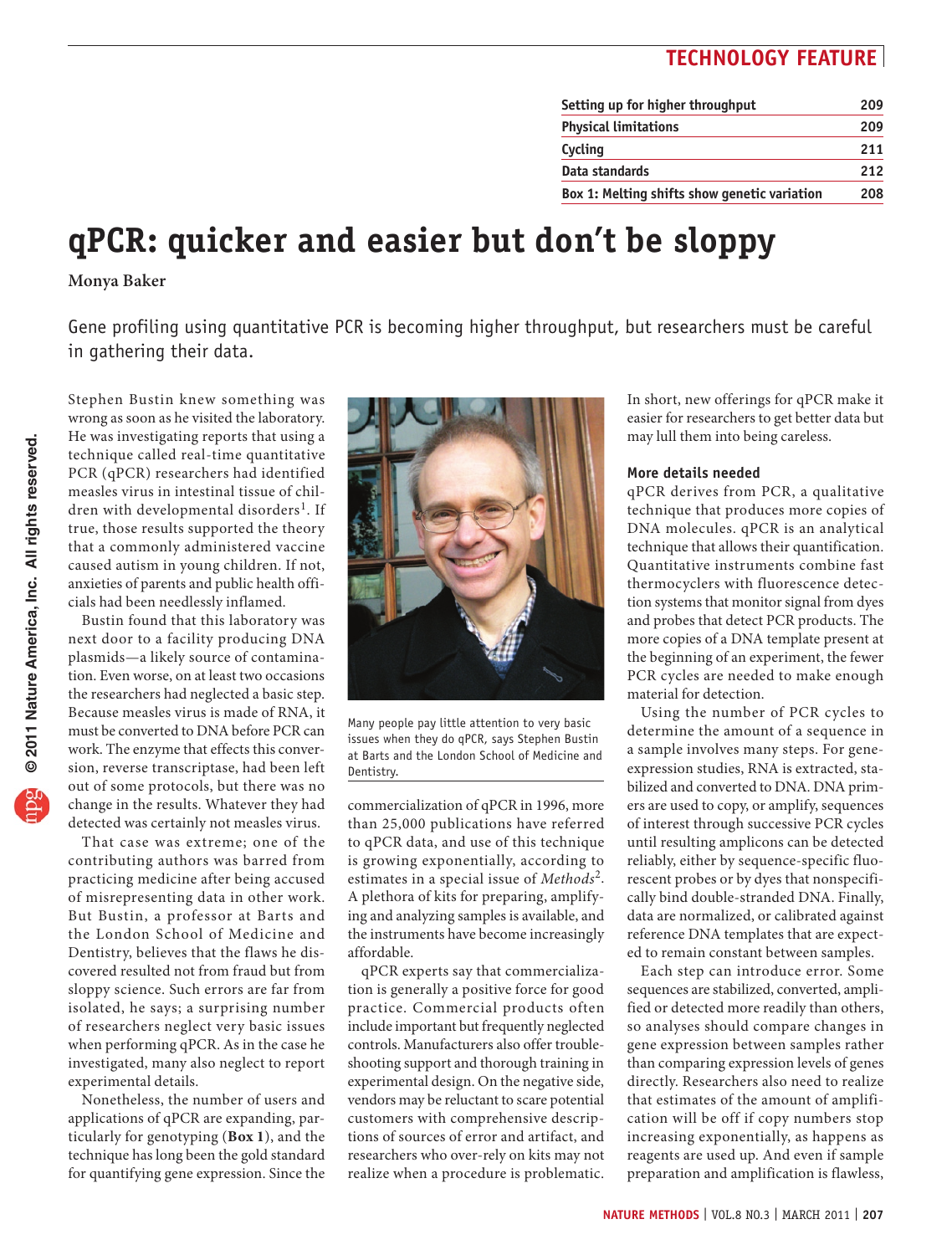a bad normalization strategy will render data meaningless.

Many journals insist on qPCR data to back researchers' claims but do not require even basic information about how experiments were conducted and analyzed, says Bustin. "There's an assumption that qPCR is easy, and so you don't have to give much information," he says, "but qPCR is not simple; it's a multistep assay where each step has to be carefully done and optimized."

After the vaccine investigation, Bustin and others published advice for conducting and reporting high-quality qPCR

experiments. The minimum information for publication of quantitative real-time PCR experiments (MIQE) guidelines detail 85 parameters from experimental design to sample processing, assay validation and data analysis<sup>3</sup>. In September 2010, the editorial board of *BMC Molecular Biology* endorsed these guidelines<sup>4</sup>; when Bustin gave a talk at a qPCR meeting in November, about 80% of the audience had heard of them, he says. Still, a constant influx of new practitioners means a constant repetition of old mistakes. "Only about a quarter can be considered experienced users,"

### **BOX 1 melting shifts show genetic variation**

In the 1990s, PCR expanded from a technique to make more copies of DNA into one that is used to assess how many copies are there. In this century, a technique called high-resolution melting is expanding quantitative PCR into a quick, inexpensive way to detect common genotypes and scan for rare genetic variation.



During PCR, a sample

High-resolution melting analysis of 96 samples from individuals reveals five genetic variants.

is repeatedly heated and

cooled. Heating separates double-stranded DNA; cooling allows primers to bind to and polymerase to replicate the newly single-stranded molecule. Strands separate, or 'melt' at different temperatures depending on their sequence. What is more, DNA regions with slight mismatches melt at slightly lower temperatures, a fact that results in a characteristic shape change in the melting curves of heterozygote samples.

Using melting curves to investigate genotype is incredibly simple, says Carl Wittwer of the University of Utah, who invented the technique. "High-resolution monitoring gets rid of all the processing. You just amplify and melt." For an instrument to produce good melting curves, it should have very uniform heating and cooling along with appropriate software. The best way to detect melting depends on the sequence being investigated. Most single-nucleotide polymorphisms (SNPs) can be detected using this technique with dyes that can bind heteroduplexes. More challenging SNPs can be detected using sequence-specific unlabeled probes.

"All the major players" have now licensed the technique, says Wittwer. The list of vendors with commercial offerings includes Bio-Rad, Roche, Life Technology, Qiagen and Idaho Technology, a company that Wittwer cofounded.

In addition to SNP genotyping, high-resolution melting is being used to scan genes for rare variations. "Rather than sequencing thousands of samples looking for something new, it allows you to identify a new sample pool, and then you can send that off for sequencing," says David Schuster, Director of Research and Development at Quanta Biosciences, which sells a variety of qPCR products.

The technique is being quickly taken up by plant biologists hoping to breed new strains, says Wittwer. Scientists are also using it to look for variations in so-called 'disease genes', such as the *BRCA1*, associated with breast cancer, and *CFTR*, associated with cystic fibrosis. Other applications include screening for methylation, small interfering RNA–mediated knockdown or ascertaining different strains of bacteria.

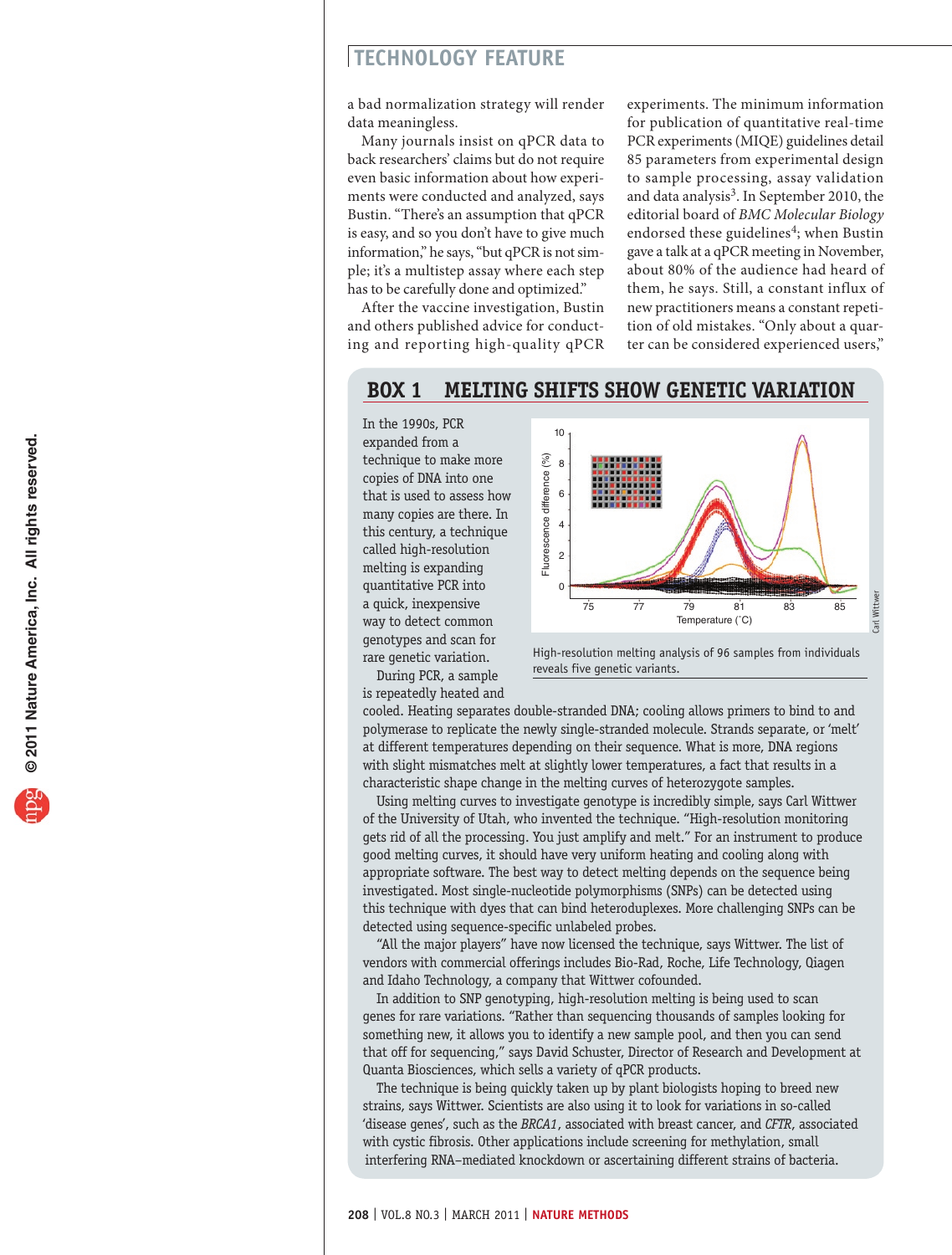

### As the throughput of qPCR increases, researchers rely more on robots.

estimates Jo Vandesompele, a qPCR expert at Ghent University and an author of the MIQE guidelines.

#### **Setting up for higher throughput**

Complicating matters is the fact that the most experienced users are starting to do more exploratory qPCR experiments in which it is impractical to optimize individual reactions. As qPCR has matured, researchers have monitored more and more reactions, says Willard Freeman, who directs the functional genomics core facility at Pennsylvania State University. "Ten years ago we were doing qPCR in individual reaction tubes and then 96-well plates and then 384," which is the current standard for core facilities.

Higher throughput reduces costs of reagents but also introduces new sources of technical variability, such as dispensing very low volumes, which means that the robotics and liquid-handling instruments must be extremely reliable. A high-throughput format has several advantages for experimental design: wells can even be left empty if doing so allows for a more intuitive arrangement of samples. Large numbers of samples or genes also can be run side by side on the same plate, reducing the chance that differences identified between samples actually reflect run-to-run variability between plates. Highthroughputt approaches also reduce the amount and costs of reagents used per assay.

Several vendors sell focused gene arrays designed to study hundreds of genes

involved in particular pathways, including apoptosis, inflammation, signal transduction, cancer and other diseases. Plates can either be custom-designed or ordered from a catalog and come with aliquots of specified primers for qPCR experiments; most include wells designated for reference genes.

Some companies, such as Qiagen and Lonza, sell arrays that can be used to detect amplification through fluorescent dyes that bind double-stranded DNA. Other companies, such as Life Technologies and Roche Applied Science, sell arrays for detection of amplification with probes that emit a fluorescent signal only when the correct amplicon is detected.

qPCR arrays can be very useful, says Vandesompele, but customers need to know how they have been assessed. Some companies test reactions empirically to select the best primers and probes, thus guaranteeing some specificity and sensitivity. Even then, assays may not be tested over the range of concentration over which a template will be assessed. "It's crucial that the customer understands the validation," says Vandesompele. Public databases such as the real-time PCR primer and probe database (RTPrimerDB) also contain published and experimentally validated assays.

With hundreds or even several thousands of genes being analyzed in some experiments, scientists are now using qPCR to conduct analyses conceptually

## **technology feature**

similar to those based on microarrays. With the resultant larger data sets, qPCR data are being subjected to similar types of calculations, such as principal component analysis and cluster analysis. "Before it was just quantification and then [more-sophisticated forms of] relative quantification. Nowadays we are doing high-throughput expression profiling," says Michael Pfaffl, a qPCR specialist at the Technical University in Munich who maintains the very informative website http://www.gene-quantif ication.de/. "We are looking at gene classes and which genes are regulated in the same pattern."

#### **Physical limitations**

Though qPCR is very sensitive, studying more genes usually requires more sample. For a 384-well plate, researchers need about 5 microliters of processed sample per well. A few technologies circumvent this problem. Some protocols include a 'preamplification' step to increase the amount of template for a subsequent qPCR experiment. This even allows qPCR to be conducted on single cells, but it also increases variability. Other approaches involve working with ultralow-volume PCR and microfluidics instruments. Fluidigm, for example, sells BioMark, which can analyze 9,216 reactions at once, requiring less than 7 nanoliters of each reaction. Similarly, the BioTrove NT, now sold by Life Technologies, can follow just over 8,000 33-nanoliter reactions simultaneously. Wafergen's SmartChip Panels use about 100 nanoliters each to monitor just over 5,000 reactions.



Whereas many researchers run gels to visually check RNA quality, qPCR experiments require a more sensitive analysis, says Sridar Chittur at the State University of New York, Albany.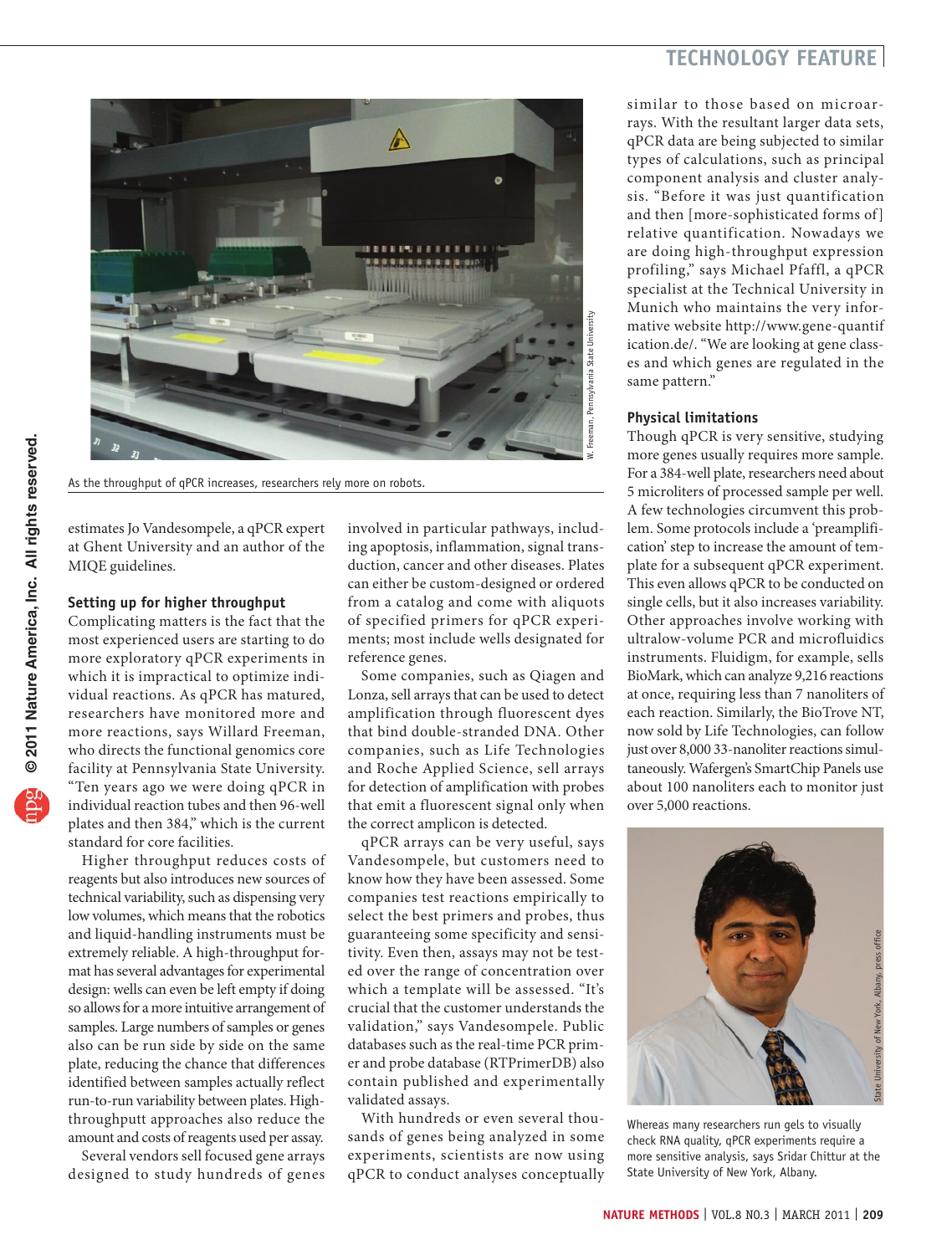

The instrument and the reagent aspects of qPCR are somewhat mature, but people are struggling with data analysis and experimental design, says Jo Vandesompele at Ghent University and Biogazelle.

In general, qPCR is excellent for studying a dozen or so genes in several dozens of samples. Whereas some biomarker studies use hundreds of microarrays, microarrays are most often used in exploratory studies to look at thousands of genes in ten or so samples. A company called Nanostring has commercialized a non-qPCR product for the middle ground: as many as 800 gene targets can be assayed from a 100-ng sample, with a throughput of 72 assays per day, says company scientist Philippa Webster. Instead of amplifying DNA for detection, the technology avoids enzymatic processing and uses barcoded fluorophores unique to each transcript. Reagents are mixed with whole-cell lysates and then fed into a dedicated instrument for detection. Most customers also have access to microarrays and next-generation sequencing and are using Nanostring for validation on 100–200 mRNA targets, says Webster.

New techniques allow qPCR to be conducted on whole-cell lysates, without the need to purify RNA. Popular kits include Cells-to-CT lysis from Life Technologies and RealtimeReady from Roche. The technology is powerful, but whenever cell lysates are used, researchers have to be particularly careful, says Greg Shipley, who directs the Quantitative Genomics Core Laboratory at the University of Texas Health Science Center (UTHealth) in Houston. "The RNA is stabilized by the lysate buffer but only for a short time at –20 °C before some degradation sets in." Shipley has been impressed with results from a product called RNAGem from the company ZyGem. The reagent kit contains an active thermophilic enzyme that quickly degrades proteins in a whole-cell lysate, leaving the nucleic acids intact.

No matter how RNA is prepared, the reverse transcription step is notoriously variable, with some enzymes converting certain sequences more efficiently than others. Last year, the Association of Biological Resource Facilities reported results of a 20-lab survey examining six different reverse transcriptases on human neuroblastoma samples, with the goal of finding the best techniques for 'priming' RNA so that it can be recognized by the enzyme. If only one gene in the sample is being interrogated, a gene-specific primer can yield good results. Otherwise, the best qPCR results came from combinations of oligo(T)s (targeting the poly(A) tail) and random primers. This held true regardless of whether the assayed region was located near or far from the 3′ end of the molecule.

This study also revealed that RNA quality is important for good reverse transcription, a fact that researchers used to running gels for quality control may not appreciate, says Sridar Chittur, who directs the microarray core at the State University of New York, Albany and co-led the study. Quality is commonly assessed by comparing ratios of two kinds of ribosomal RNA, which is by far the most common RNA in cell and tissue lysates. Microfluidics-based electrophoresis systems such as the 2100 Bioanalyzer from Agilent Technologies and Experion from BioRad measure the integrity and concentration of RNA in a sample and produce metrics to represent RNA quality. These can be useful, but researchers should remember that these assessments are heavily influenced by the predominant ribosomal RNA, says Chittur. "Just because the ribosomal RNA is intact doesn't mean that the rest of your RNA is."

Vandesompele recently compared six RNA quality indicators<sup>5</sup>. In addition to using general RNA-quality metrics and ribosomal RNA, his team assessed the amplification of several transcribed components: a repetitive sequence known as an Alu element, a single commonly used reference gene (*HPRT1*), a combination metric derived from four common reference genes and a combination metric incorporating differences in *HPRT1* amplified with two primer sets targeting the start and end of the gene. Though all measures are correlated, assessments based on the mRNA rather than

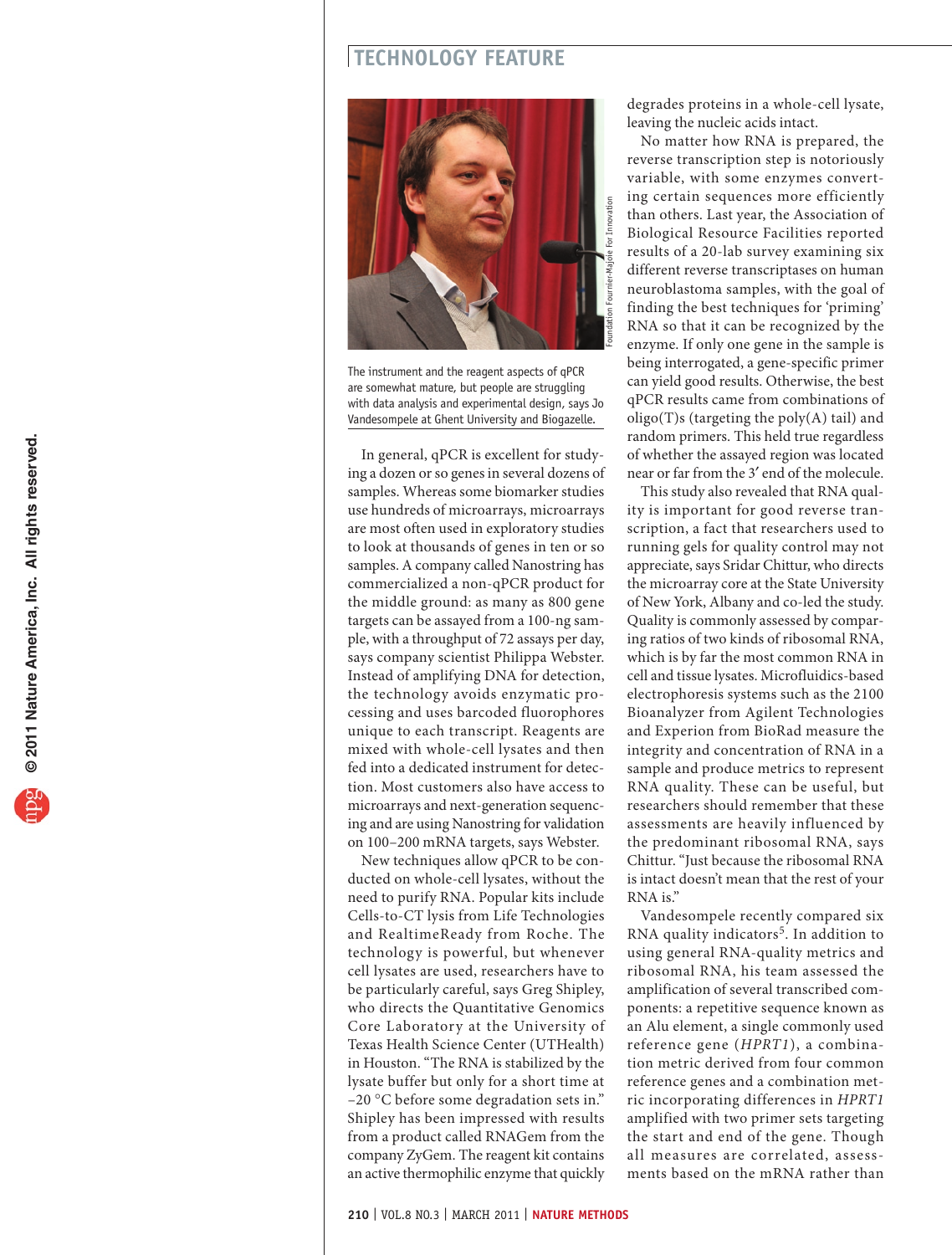ribosomal RNA are the best indicators of reliable amplification, says Vandesompele, even though conducting this assessment requires an amplification step. Whether RNA is sufficiently intact to use in an experiment depends on the question, he says. For profiling samples, somewhat degraded RNA can be acceptable because classification depends on many genes. Nonetheless, no amount of normalization will completely dampen noise caused by poor RNA quality.

#### **Cycling**

After RNA has been converted to cDNA, there are plenty of biases built into the qPCR itself. Depending on the primers and the target sequence, some targeted sequences are copied and detected more efficiently than others. Higher-throughput experiments tend to use dyes that fluoresce upon binding to double-stranded DNA. Sequence-specific probes are designed to fluoresce only after binding to the target sequence.

The performance of all reagents should be vigorously assessed, says Shipley. "How the chemistry works in your lab, using your hands and on your instrument is what matters, not what happens *in silico*."

"How the chemistry works in your lab, using your hands and on your instrument is what matters, not what happens *in silico*."

### –Greg Shipley

Differences in PCR efficiency can be monitored by added internal controls or comparing the amplification trajectory with references. (A software program called Kineret from Labonnet Ltd can be used to correct for these kinds of variations.)

A pilot study can help identify how to get the best data from the fewest samples, says Ales Tichopad, a scientist at qPCR services provider TATAA Molecular Diagnostics and a co-founder of Labonnet. For example, researchers can look at gene expression in three animals, in three samples from each animal, in three aliquots treated with reverse transcriptase from each sample and in three qPCR runs from each aliquot. A statistical technique called nested analysis can reveal the scope of natural variation as well as variation associated with the processing steps, and then researchers can decide to produce replicates where the major error is, says Tichopad. He has written free software called powerNest ([http://www.pow](http://www.powernest.net/)[ernest.net/\)](http://www.powernest.net/) available as a module of the GenEx software that can analyze variation found in a pilot study and help researchers optimize the types and samples to use in a study.

Even then, researchers need to be careful about variations in experiments. Different reagents are designed for different instruments, and although many researchers mix and match, varying conditions